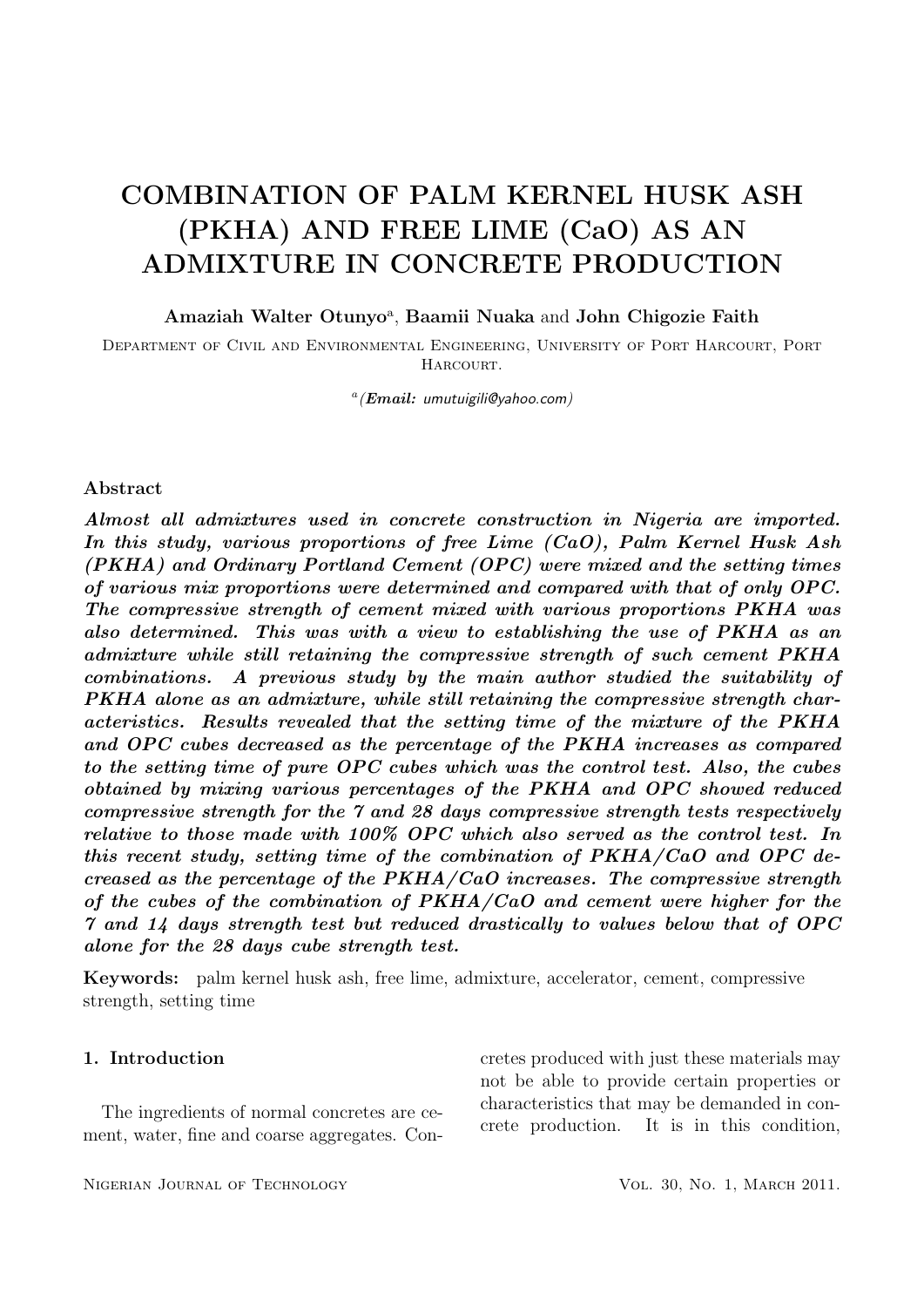that admixtures become useful, (Neville et al., 2005)) The most widely used are chemical admixtures to control setting time and/or to reduce water. Admixtures primarily fall into the following categories, accelerators, retarders, plasticizers, cementitious and pozzolanic materials, water-proofers and materials used to inhibit alkali-silica reaction, (Jackson, et al, 1996)). Palm kernel husk is a nuisance material in palm oil mills in Nigeria. Disposal after extraction of the palm kernel seeds poses serious challenges. This study was carried out to find out the setting times of cement cubes made of the PKHA and OPC (different PKHA/CaO/OPC ratios). It is anticipated that should the PKHA/CaO and OPC combination prove to be a useful admixture, enormous amount of foreign currency spent on importation of admixtures will be saved, in addition, the cost of concrete construction works will be reduced from the partial replacement of OPC with CaO. Another advantage will be the disposal of the palm kernel husk from the palm oil production mills, which is normally a nuisance in the palm oil mills. Also the effect of the PKHA plus CaO on strength development was carried out by determining the compressive Strength tests of the same mixtures after 7, 14 and 28 days respectively. El. Dakroury et al, (2008), carried out a study using Rice Husk Ash (RHA) as cement admixture for immobilization of liquid radioactive waste at different temperatures. It was discovered that the addition of 30% (RHA) causes a significant increase in the hydraulic stability of cement. Also, Satoru, I. (1999), carried out a study on the Utilization of RHA as an Admixture in High-Strength Concrete. The 7-day, 28 day and 91 day compressive strengths of the RHA were higher than those of the control concrete without RHA, also the dosage of super plasticizer in concrete increased as the ash content of the cementing material increased. Furthermore, (Muhammad et al, 2010), concluded from their study Mortar Incorporating Rice Husk Ash: Strength and Porosity that strength and porosity of mortar incorporating (RHA) were better, for up to 20% of cement replacement level. An earlier study (Otunyo, 2010) on the use of (PKHA) alone as an admixture has been carried out. The results indicated that PKHA reduces the setting time of OPC cubes prepared with a mixture of PKHA and OPC while drastically reducing the compressive strength of such OPC cubes.

#### 2. Objective of Study

The main objective of this study is to determine the suitability of PKHA as an admixture while still seeking to retain the required compressive strength with the aid of free lime (CaO). Other objectives include the following:

- a) To determine the effect of partial replacement of OPC with CaO on the compressive strength of concrete in the presence of PKHA.
- b) To compare the setting time of the various percentage combination of CaO, PKHA, and OPC with the control mix in other to appreciate its role as an admixture (accelerator)
- c) To compare the compressive strength of cubes made with varying percentage combination of PKHA and CaO replacement to achieve a high strength concrete.
- d) The optimum combination of PKHA and CaO replacement to achieve a standard compressive strength.

#### 3. Methodology and Specimen Preparation

#### 3.1. Materials

The following materials were used for the experiment: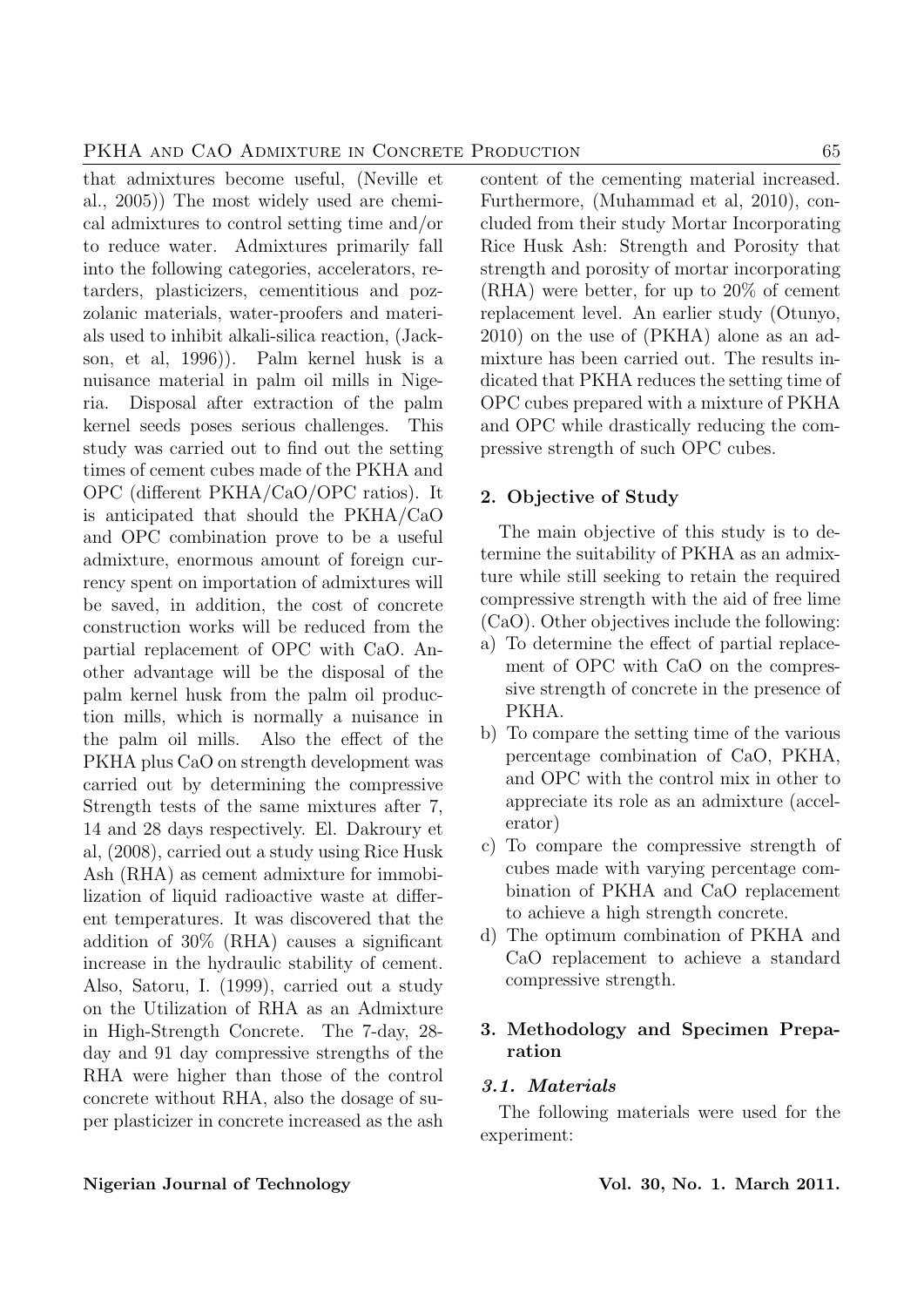- (a) Palm Kernel husk: Approximately 300kg of palm kernel husk was collected in 5 jute bags from a local palm oil mill in Elele (a town in South-Eastern Nigeria).
- (b) Cement: Ordinary Portland cement locally available in Nigeria (the DANGOTE
- (c) Free Lime (CaO); was collected from the now defunct Niger Cement Company located at Nkalagu (a town in South Eastern Nigieria).
- (d) Water: Potable water from the Civil Engineering Laboratory of the Rivers State University of Science & Technology was used to prepare the cubes. Same water was also used for curing of the concrete cubes.

The palm kernel husks were washed to clean them and then sun dried for 48 hours in the open air to eliminate moisture to ensure faster burning of the husk. Thereafter, the husks were crushed using a steel mallet to break them into smaller particles prior to burning. The smaller pieces of palm kernel husks obtained after the crushing were burnt inside a steel container until the husks was completely in form of ash. Approximately 150kg of PKHA was obtained from the 300kg of palm kernel husk after burning. The PKHA was sieved with a  $425\mu m$  sieve to obtain very fine ash particles that will compare in size with particles of OPC locally available in Nigeria (the DANGOTE CEMENT Brand Name). Chemical analysis of the PKHA was carried out to determine its chemical composition. Thermal Gravimetry (TG), Porosimetry, Microscopy and X-Ray Diffraction (XRD) tests were also carried out to fully determine other properties of the PKHA. Setting time test using a Vicats apparatus was carried out on various percentages of the PKHA/CaO and OPC cubes, according to BS 4550 Part 1 and Emesiobi, F.C. (2000). 7, 14 and 28 days compressive strength tests (BS 812) were also carried out on the same compositions of the PKHA /CaO/OPC cubes, to determine the effect of the combination of PKHA/CaO on the strength of the OPC cubes made of mixtures of OPC and PKHA/CaO. 5 test cubes each were prepared for the following PKHA/CaO/OPC ratios:

Total weight of each of the test mould (the mixture of PHKA/CaO and OPC was approximately 350gm. The tests were performed in a room with 90% humidity and room temperature of between  $25^{\circ}$ Cand  $29^{\circ}$ C.

For the compressive strength test, 3 cubes were prepared for the various combinations of the PKHA/CaO and OPC in the ratio listed above. The water/cement ratio of the combined mixture was 0.45. A total of 12 cubes were prepared. Four of the cubes were subjected to 7, 14 and 28 days compressive strength tests respectively. The weight of each cube of concrete for the compressive strength test was 3.5kg.

#### 4. Result of Tests

Table 1 shows percentage combination of cubes of OPC, PKHA and Free Lime (CaO) Table 2 is the average setting times for various mixtures of OPC, PKHA and Free Lime ( CaO ) cubes. Table 3 is the result of the 7, 14 and 28 days compressive strength test results. Table 4.0 is the result of the chemical composition of the PKHA, while Table 5 contains the results of the TG, Porosimetry, Microscopy and XRD.

Appendices I(a) and (b) shows the various mix proportion of PKHA /CaO and OPC mixtures used for cubes for setting time and compressive strength tests respectively.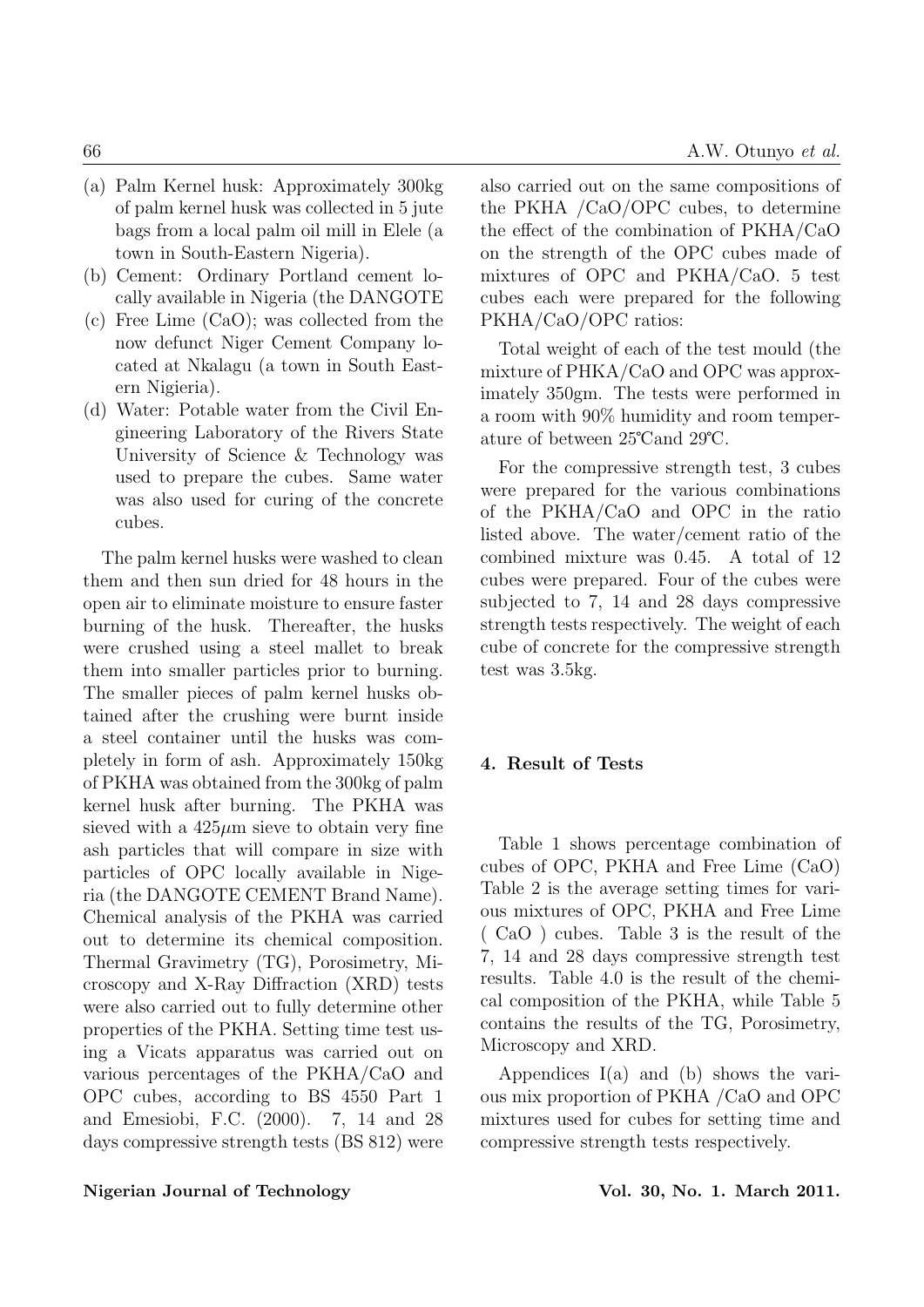

Figure 1: Setting time versus the various proportions of PKHA/CaO and OPC.



Figure 2: Compressive strength versus age for various proportions of the PKHA/CaO and OPC.



Figure 3: Compressive strength versus the various proportions of the PKHA/CaO at various ages of curing.

Table 1: Percentage combination of cubes of OPC, PKHA and free lime (CaO).

|             |      |          | Control Cube $1  $ Cube $2  $ Cube $3  $ |      |
|-------------|------|----------|------------------------------------------|------|
|             | Cube | $( \% )$ |                                          | (0)  |
|             |      |          |                                          |      |
| OPC         | 100  | 25       | 50                                       | 75   |
| <b>PKHA</b> |      | 37.5     | 25                                       | 12.5 |
| CaO         |      | 37.5     | 25                                       | 12.5 |

Table 2: Average setting times for various mixtures of OPC, PKHA and CaO cubes.

|             |      | Controll Cube 1 | Cube 2 | Cube 3         |
|-------------|------|-----------------|--------|----------------|
|             | Cube | $(\%)$          | $(\%)$ | $(\% )$        |
|             | %    |                 |        |                |
| <b>OPC</b>  | 100  | 75              | 50     | 25             |
| <b>PKHA</b> |      | 12.5            | 25     | 37.5           |
| CaO         |      | 12.5            | 25     | 37.5           |
| Setting 4   |      | 3               | 3      | $\overline{2}$ |
| times       |      |                 |        |                |
| (hours)     |      |                 |        |                |

#### 5. Discussion of Test Results

#### 5.1. Setting Times

Table 2, shows the average setting times the various percentage combination of PKHA, Free Lime (CaO) and OPC. Fig. 1 is a plot of the final setting times versus the various percentages of PKHA/CaO and OPC cube mixture. The final setting time for  $0\%$ PKHA/CaO cubes (which is 100% OPC cube) is 4 hours. At 25% PKHA /CaO and 75% OPC cube mixture, the final setting time is 3 hours. Fig. 1 shows a continuous decrease in setting time to 2 hours for the (75% PKHA/CaO and 25% OPC cubes).

#### 5.2. Compressive Strength

Table 3, shows the compressive strength for 7, 14 and 28 days for the various percentage proportions of PKHA/CaO and OPC. The plot for the 7, 14 and 28 days compressive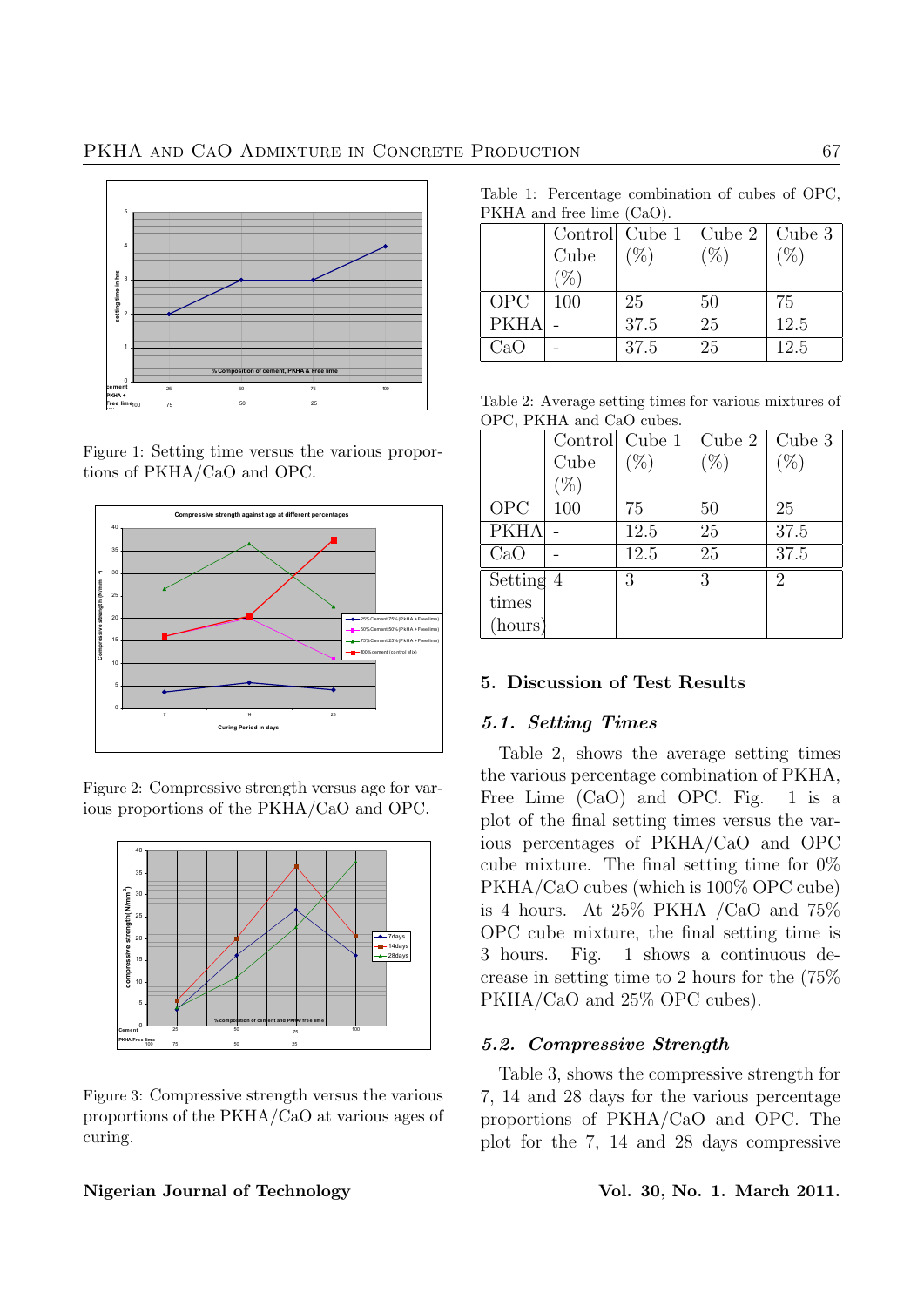strength is as shown in Fig. 2. As can be observed, the compressive strength of the cubes made with mixtures of PKHA/CaO and OPC decreases as the quantity of the PKHA/CaO in the cube mixture increases. The values of the compressive strength for the 25% and 50% PKHA/CaO and 75% and 50% OPC mixture for the 7 and 14 days strength are higher than those of 100% OPC for the 7 and 14 days test but decreases dramatically by the 28th day test. The sharp retrogression in compressive strength could be attributed to the presence of hard burnt free lime which hydrates only very slowly and since slaked lime occupies a larger volume than the original free lime, expansion takes place. Cement which exhibit this expansion is said to be unsound. Unsoundness causes strength retrogression. This is probably the reason for the strength retrogression experienced for the PKHA/CaO and OPC cubes after 14 days. Fig. 3 is a revised plot of Fig. 2 ( plot of compressive strength versus various percentages of PKHA/CaO/OPC at 7, 14 and 28days respectively.

#### 5.3. Chemical, Physical and Mineralogical Analysis of the PKHA:

From Table 4, the chemical analysis of the PKHA shows that it has silicon oxide (97.03%) and Ferric Oxide (0.296%). These are also the main compounds of OPC and Granulated Blast Furnace Slag Cement. From Table 5 it can be observed that 42.4% of mass loss occurs between  $600^{\circ}$ C and  $900^{\circ}$ C, the porosimetry is 18.3% which is within the standard range of between 15 – 30%. The values of the elongation, roundness, diameter and compactness of the grains are within the acceptable ranges. The elements found from the XRD tests are O2, Mg, Si, Ca and Al, these elements correspond with the chemical composition of the PKHA in Table 4.

A typical Granulated Blast Furnace Slag

| Material                   |            | Cube strength at age |         |  |
|----------------------------|------------|----------------------|---------|--|
| combination                | $(N/mm^2)$ |                      |         |  |
|                            | 7 days     | 14 days              | 28 days |  |
| $25\%$ cement +            | 3.6        | 5.65                 | 4.0     |  |
| 75% (PKHA                  |            |                      |         |  |
| $+$ Free lime)             |            |                      |         |  |
| $50\%$ cement +            | 16         | 20                   | 11      |  |
| 50\% (PKHA                 |            |                      |         |  |
| $+$ Free lime)             |            |                      |         |  |
| $\overline{75}\%$ cement + | 26.5       | 36.5                 | 22.5    |  |
| 25% (PKHA                  |            |                      |         |  |
| $+$ Free lime)             |            |                      |         |  |
| $100\%$ cement             | 16         | 20.5                 | 37.5    |  |
| (control Mix)              |            |                      |         |  |

Table 3: Compressive strength results for various percentages of PKHA/free lime and cement mixture

|                                        | Table 4: Chemical composition of palm kernel ash |
|----------------------------------------|--------------------------------------------------|
| Sample:                                | Palm Kernel Husk Ash                             |
| $\mathbf{m}$ $\mathbf{c}$ $\mathbf{r}$ | $\sim$                                           |

| Type of Analysis: |                | Chemical               |  |               |                 |
|-------------------|----------------|------------------------|--|---------------|-----------------|
| Date of Sampling  |                | 9th February 2010      |  |               |                 |
| Date of Test:     |                | 10 th February 2010    |  |               |                 |
|                   | S/NO           | <b>PARAMETER</b>       |  | <b>RESULT</b> | <b>STANDARD</b> |
|                   |                | Рh                     |  | 6.37          | > 5             |
|                   | $\overline{2}$ | Specific Gravity       |  | 2.4           | $2.2 - 2.6$     |
|                   | 3              | Carbonate $(\%)$       |  | 0.88          |                 |
|                   | $\overline{4}$ | Silica $(\%)$          |  | 97.03         | $94 - 99$       |
|                   | 5              | Ferric Oxide (%)       |  | 0.296         | 0.5             |
|                   | 6              | Salinity $(\%)$        |  | 0.027         | 0.06            |
|                   | 7              | Aluminum Oxide (%)     |  | 0.032         | 0.05            |
|                   | 8              | Sulphur Trioxide (%)   |  | 0.52          | $5^{\circ}$     |
|                   | 9              | Silt Content $(\%)$    |  | 0.078         | 0.3             |
|                   | 10             | Organic Matters $(\%)$ |  | 1.31          | 5               |
|                   | 11             | Magnesium $(\%)$       |  | 0.37          | 0.5             |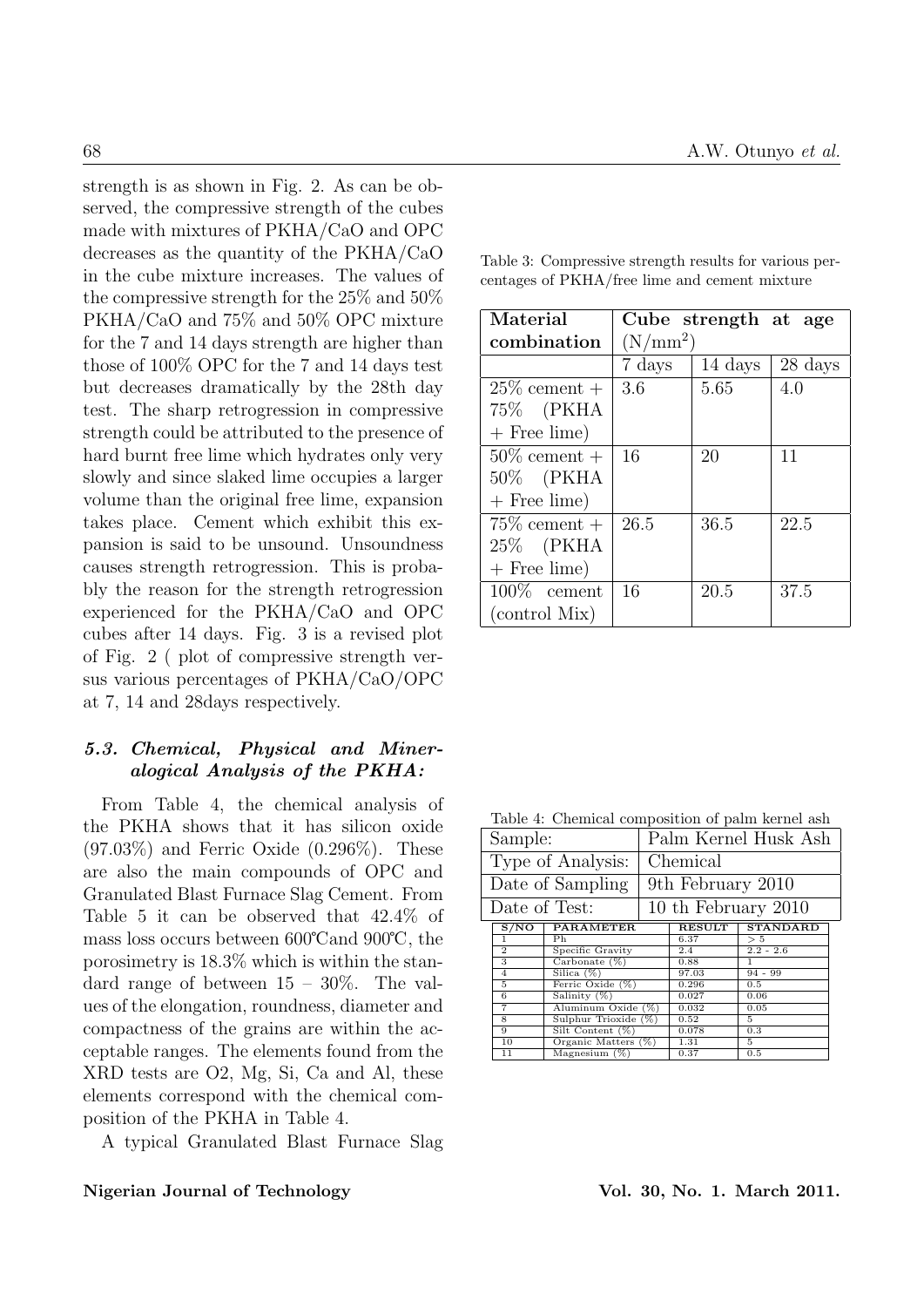Table 5: TG, porosimetry, microscopy, XRD test results

| $\overline{\mathbf{s}}$ / | Parameter          | Result                                                           | Standard      |  |
|---------------------------|--------------------|------------------------------------------------------------------|---------------|--|
| NO.                       |                    |                                                                  |               |  |
| 1                         | TG $(\%)$          | $42.4\%$ Mass loss oc-<br>curs between 600°C-<br>$900^{\circ}$ C |               |  |
| $\mathbf{2}$              | Porosimetry $(\%)$ | 18.3                                                             | $15 - 30$     |  |
| 3                         | Microscopy         |                                                                  |               |  |
|                           | Elongation (mm)    | 1.83                                                             | $1.09 - 6.06$ |  |
|                           | Roundness (mm)     | 0.39                                                             | $0.10 - 0.98$ |  |
|                           | Diameter (mm)      | 30.4                                                             | $7.9 - 153.8$ |  |
|                           | Compactness (mm)   | 0.55                                                             | $0.36 - 0.99$ |  |
|                           | Element found      |                                                                  |               |  |
|                           | <b>XRD</b>         | $O_2$ , Mg, Si, Ca, Al                                           |               |  |

Cement produced in the UK has the following

 $CaO = 38.0\%$  $SiO2 = 34.6%$  $Al2O3 = 14.6\%$  $MgO = 9.3\%$  $MnO = 0.5%$  $Fe2O3 = 0.3\%$  $SOS = 1.7\%$ Alkalis =  $1.0\%$ 

The composition of the Granulated Blast furnace Slag Cement and the chemical composition of the PKHA in Table 4 show that the major missing compound in PKHA is CaO. The Calcium Oxide CaO is responsible for hydration of cement. The function of the CaO in the PKHA would have been to provide the correct level of alkalinity for the PKHA to begin to hydrate in the presence of cement. Calcium Chloride is a very common accelerator. It has a pH of 7.0 which is acidic. The pH of the PKHA is 6.37 which is acidic. It could therefore be inferred that the acidic nature of PKHA is responsible for the shorter setting time of the OPC cubes with higher percentages of the PKHA. The presence of the PKHA/CaO did not appreciably alter the color of the PKHA/CaO and cement cube since the color of the PKHA/CaO is similar to that of OPC.

#### 5.4. Comparison of Result of this study with previous works

An earlier study on the use of (PKHA) alone as an admixture has been carried out (Otunyo, 2010). The results indicated that PKHA reduces the setting time of OPC cubes prepared with a mixture of PKHA and OPC while drastically reducing the compressive strength of such OPC cubes. There is no change in this present study with a mixture of PKHA and CaO. The compressive strength of the 25 and 50% mixture of PKHA and CaO was higher than that of OPC for the 7 and 14 days but dramatically reduced to a value below the standard 28 days compressive strength.

#### 6. Conclusion

In conclusion, it can be stated that although, a combination of (PKHA/CaO) can be used as an admixture (accelerator) for concrete construction. It is not desirable in construction works requiring standard concrete compressive strengths, since although the compressive strength is higher than that of OPC between 7 and 14 days, it reduces drastically to a value lower than the standard compressive strength of OPC by the 28th day. A combination of PKHA/CaO and OPC can find use in areas like blinding, mortar, internal and in external rendering in concrete construction jobs that require early setting time and where high strength is not a major requirement as previously concluded by a previous study by Otunyo ( 2010).

The optimum PKHA/CaO replacement required to achieve a high strength is 75% OPC and  $25\%$  (PKHA/CaO).

#### 7. Recommendations

It is recommended that a long term investigation on compressive strength should be in-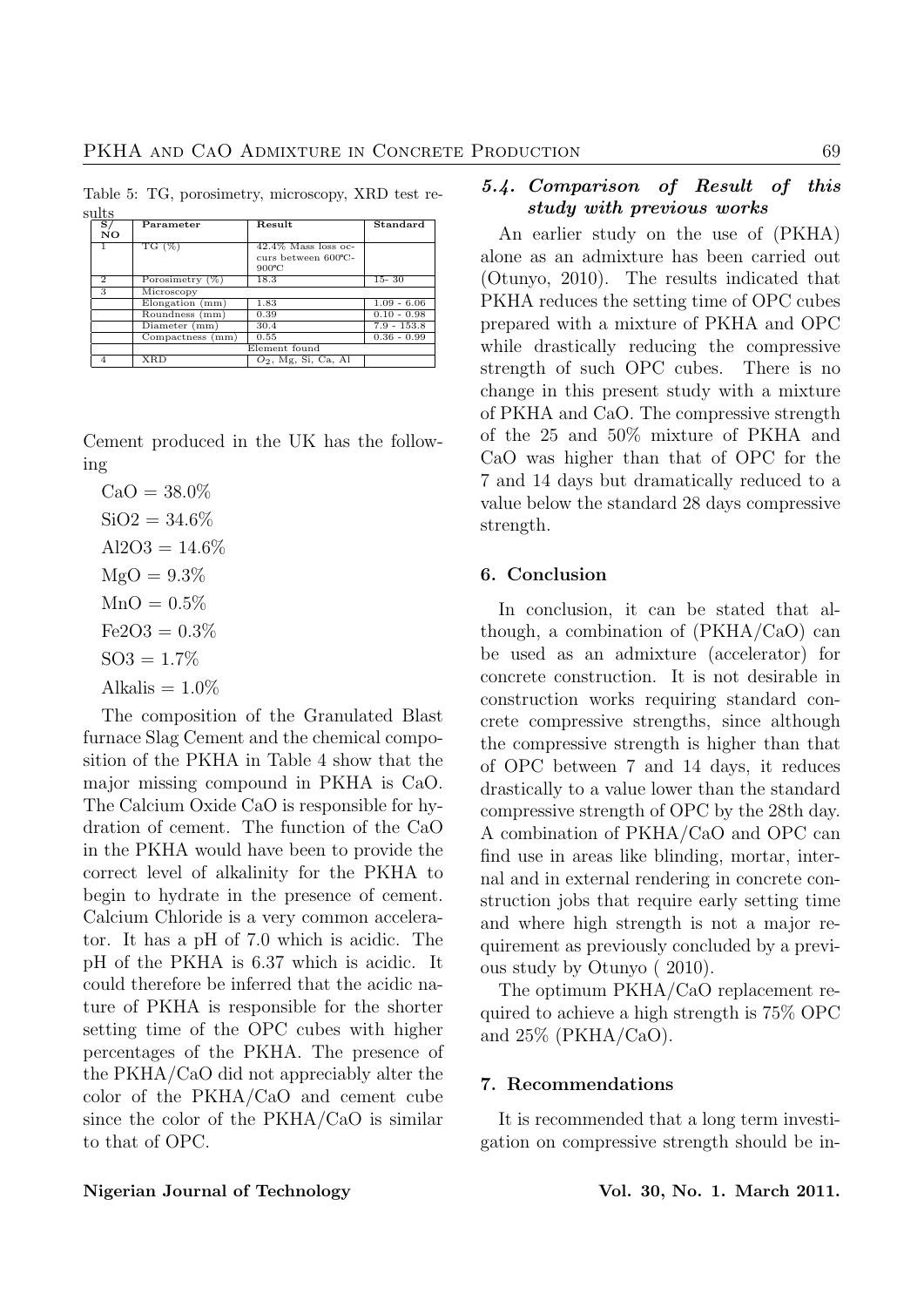vestigated to find out the values of the compressive strength after 90 days of curing. Since CaO obtained from lime stone failed to provide a concrete mixed with PKHA with adequate compressive strength, other local materials like egg shell (containing CaCO3) should be utilized and tested for setting time and compressive strength properties.

The quantities of the combination of (25%) PKHA and Free Lime gave the shortest setting time. It is known that admixtures are usually added in very small quantities. It is therefore recommended to carry out further investigation using lesser percentage combination of PKHA and Free Lime. This may further improve the compressive strength of the produced concrete will further reducing the setting time.

# Appendix

\*

## Percentage of OPC | Weight of OPC,

Table B: Cubes for compressive strength test

| $1$ or $\cos 0$ or $\cos 0$                                        |               | 1101        |                       |  |  |
|--------------------------------------------------------------------|---------------|-------------|-----------------------|--|--|
| and combination of                                                 | PKHA and FREE |             |                       |  |  |
| $PKHA$ + FREE                                                      | $LIME$ $(kg)$ |             |                       |  |  |
| <b>LIME</b>                                                        |               |             |                       |  |  |
|                                                                    | OPC           | <b>PKHA</b> | FREE                  |  |  |
|                                                                    |               |             | LIME                  |  |  |
|                                                                    |               |             | (CaO)                 |  |  |
| $25\%$ (OPC) + 75\%                                                | 875           | $1312.5^*$  | $\overline{1312.5}^*$ |  |  |
| $(PKHA + FREE$                                                     |               |             |                       |  |  |
| LIME)                                                              |               |             |                       |  |  |
| $50\%$ (OPC) + $50\%$                                              | 1750          | $875*$      | $875.0*$              |  |  |
| $(PKHA + FREE$                                                     |               |             |                       |  |  |
| LIME)                                                              |               |             |                       |  |  |
| $75\%$ (OPC) + $25\%$                                              | 2625          | $437.5$ *   | $437.5^*$             |  |  |
| (PKHA + FREE                                                       |               |             |                       |  |  |
| LIME)                                                              |               |             |                       |  |  |
| 100% (OPC)                                                         | 3500          | 0           | 0                     |  |  |
| In all cases causal moinhte of DIZILA and fues lines and campbined |               |             |                       |  |  |

In all cases equal weights of PKHA and free lime are combined with various weights of OPC to give the percentage.

| Percentage of OPC and |       | Weight of                      | OPC,                 |  |
|-----------------------|-------|--------------------------------|----------------------|--|
| combination of PKHA   |       | PKHA and                       | FREE                 |  |
| $+$ FREE LIME         |       | $LIME$ (gms)                   |                      |  |
|                       |       | $\overline{\text{OPC}}$   PKHA | <b>FREE</b>          |  |
|                       |       |                                | <b>LIME</b>          |  |
|                       |       |                                | (CaO)                |  |
| $25\%$ (OPC) + 75\%   | 87.5  | $131.25^*$                     | $131.25^*$           |  |
| $(PKHA + FREE$        |       |                                |                      |  |
| LIME)                 |       |                                |                      |  |
| $50\%$ (OPC) + $50\%$ | 175.0 | $87.50*$                       | $87.50^{*}$          |  |
| $(PKHA + FREE$        |       |                                |                      |  |
| LIME)                 |       |                                |                      |  |
| $75\%$ (OPC) + $25\%$ | 262.5 | $43.75*$                       | $43.\overline{75}^*$ |  |
| $(PKHA + FREE$        |       |                                |                      |  |
| LIME)                 |       |                                |                      |  |
| 100% (OPC)            | 350.0 | 0                              | 0                    |  |

Table A: Cubes for setting time tests

In all cases equal weights of PKHA and free lime are combined with various weights of OPC to give the percentage in row 1 of the appendix.

### References

BS (British Standards) 4550 Part 1 Methods of Testing Cement: Sampling. 1978.

BS 812-112 .Testing aggregates. Method of determination of aggregate impact Value 1990.

El-Dakroury A. and Gasser M.S. Rice Husk Ash (RHA) as Cement Admixture for immobilization of liquid radioactive waste at different temperatures. J. Nuclear Materials., 381(3), 2008, pp 271-277.

Emesiobi, F.C. Testing and Quality Control of Materials in Civil and Highway Engineering. The BluePrint Limited, Port Harcourt, Nigeria, 2000.

Neil, J. and Ravindra, K.D. Civil Engineering Materials, Macmillan Publishers Ltd, London, UK,1996.

Neville, A.M. and Brooks, J.J. Concrete Technology, Pearson Education Ltd., India, 1987.

Otunyo, A.W. Palm Kernel Husk Ash as an Admixture in Concrete Production, Scientia